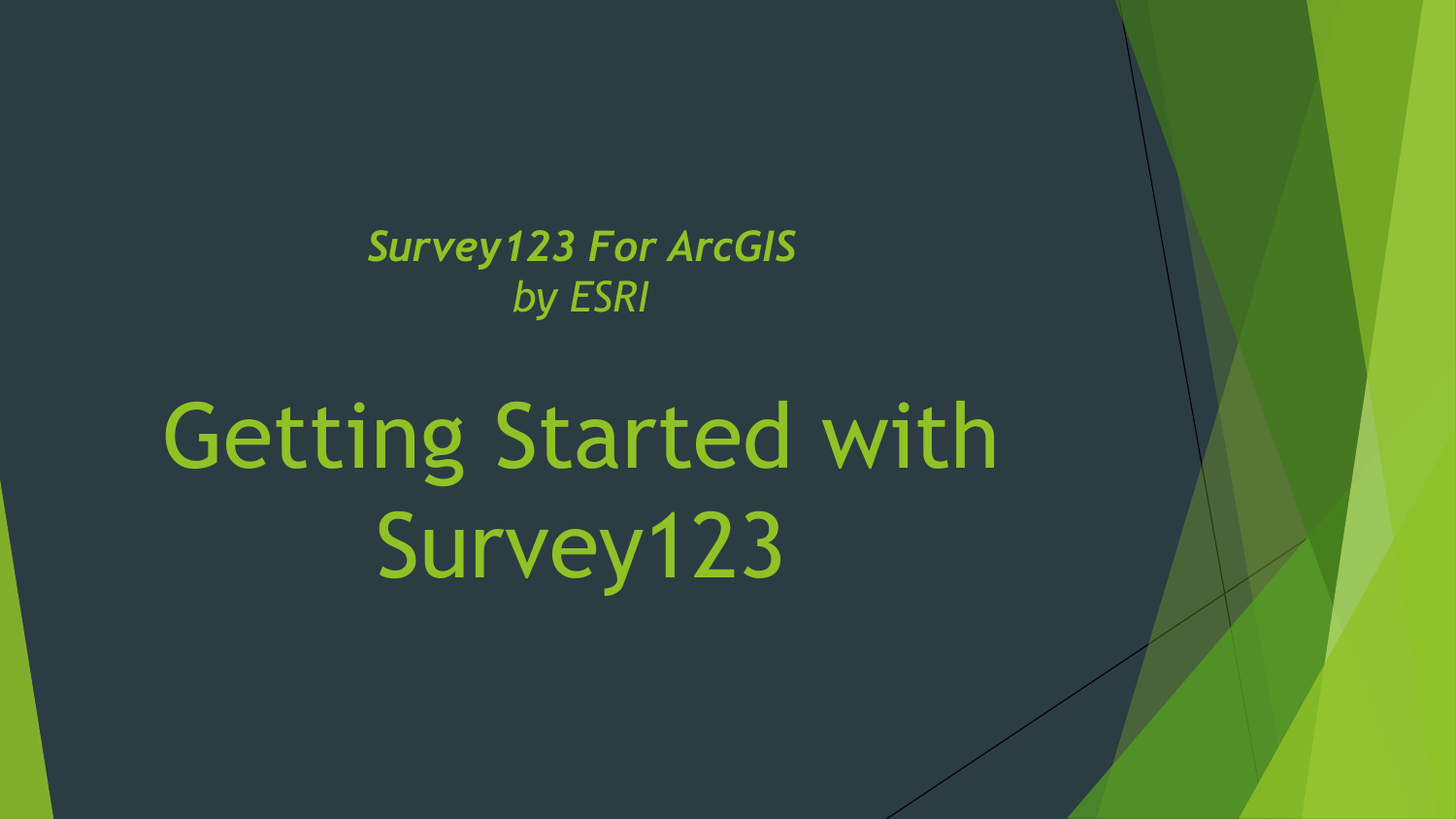#### Notes on the User Guide:

- You shouldn't have to sign in every time you open the app; app updates CAN sometimes log you out, however.
- ESRI is constantly updating the features and capabilities of this app; **all instructions are subject to change**…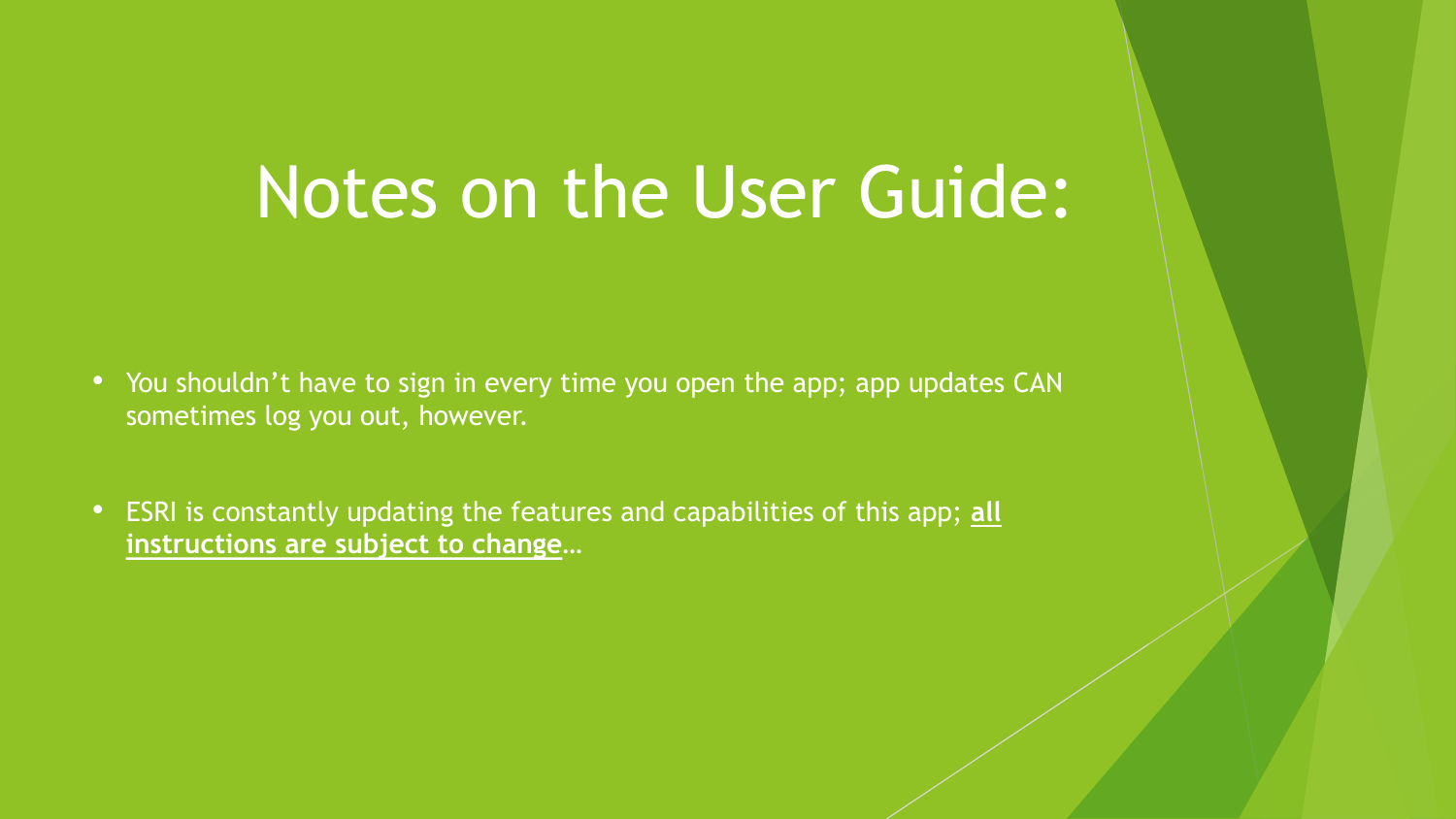# The Start Screen

This is the screen you should see once you have downloaded the Survey123 App from whichever App Store your device uses (Microsoft Store, Google Play, iOS App Store or Amazon):

- Apple [iOS 11 or later]
- Android [5.0 Lollipop or later (ARMv7 32 bit), 6.0 Marshmallow or later  $(ARM\vee 8 64 bit)]$
- Windows PC [Windows 10 Pro and Windows 10 Enterprise (32 bit and 64 bit [EM64T]); Windows 8.1, Windows 8.1 Pro, and Windows 8.1 Enterprise (32 bit and 64 bit [EM64T]); Windows Server 2016 (64 bit)]
- Mac (10.13 High Sierra or later)

or from the [ESRI Survey123 download page](https://www.esri.com/en-us/arcgis/products/survey123/resources)

*\*Do NOT download the item labeled "Survey123 Connect"!\**

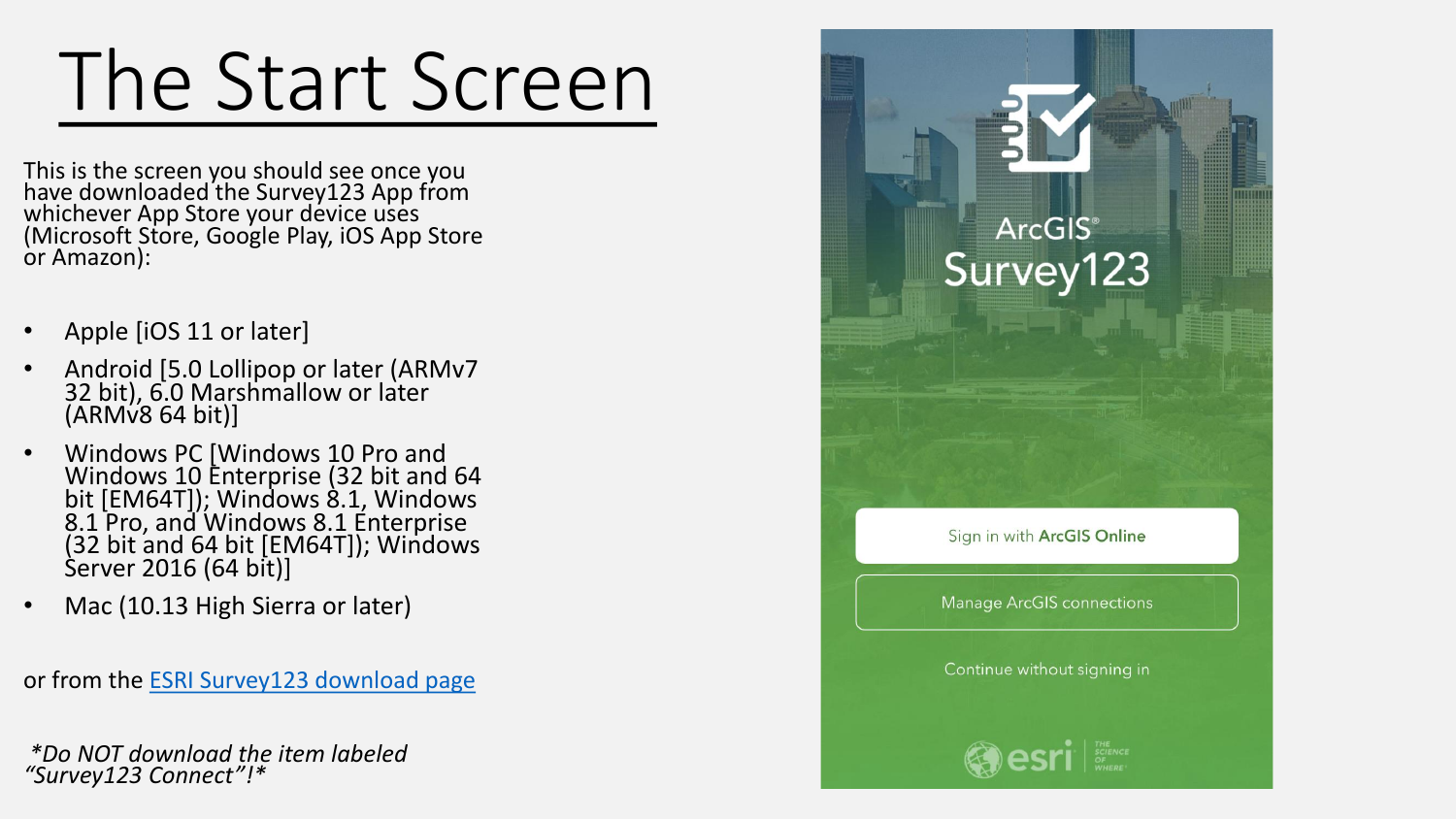# Signing In

You *CANNOT* access the survey through your personal or company enterprise account

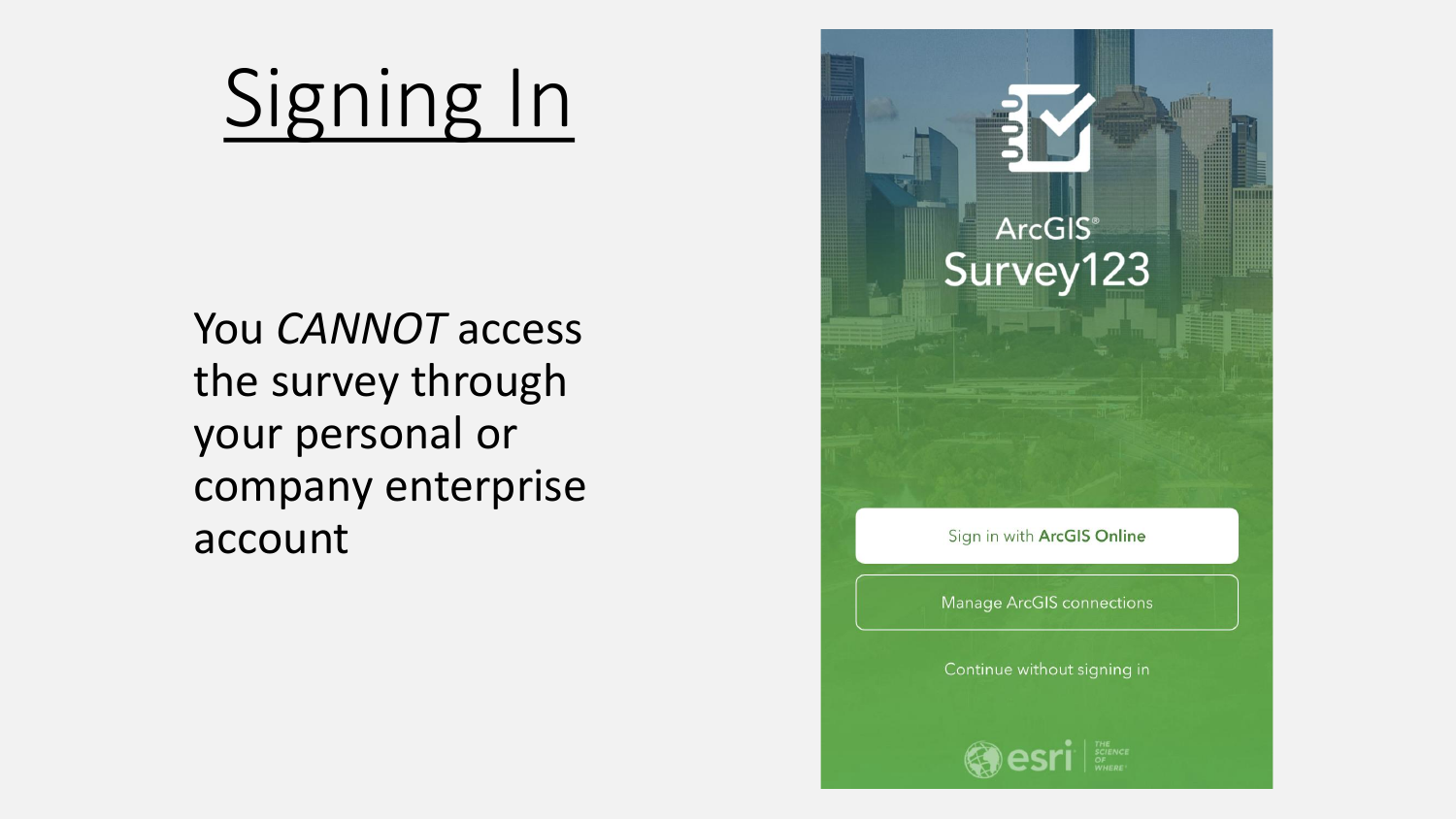### Acquiring the Survey Form [Method 1]

There are TWO methods to access the desired survey.

The first is by clicking this link:

<https://arcg.is/0yejXj>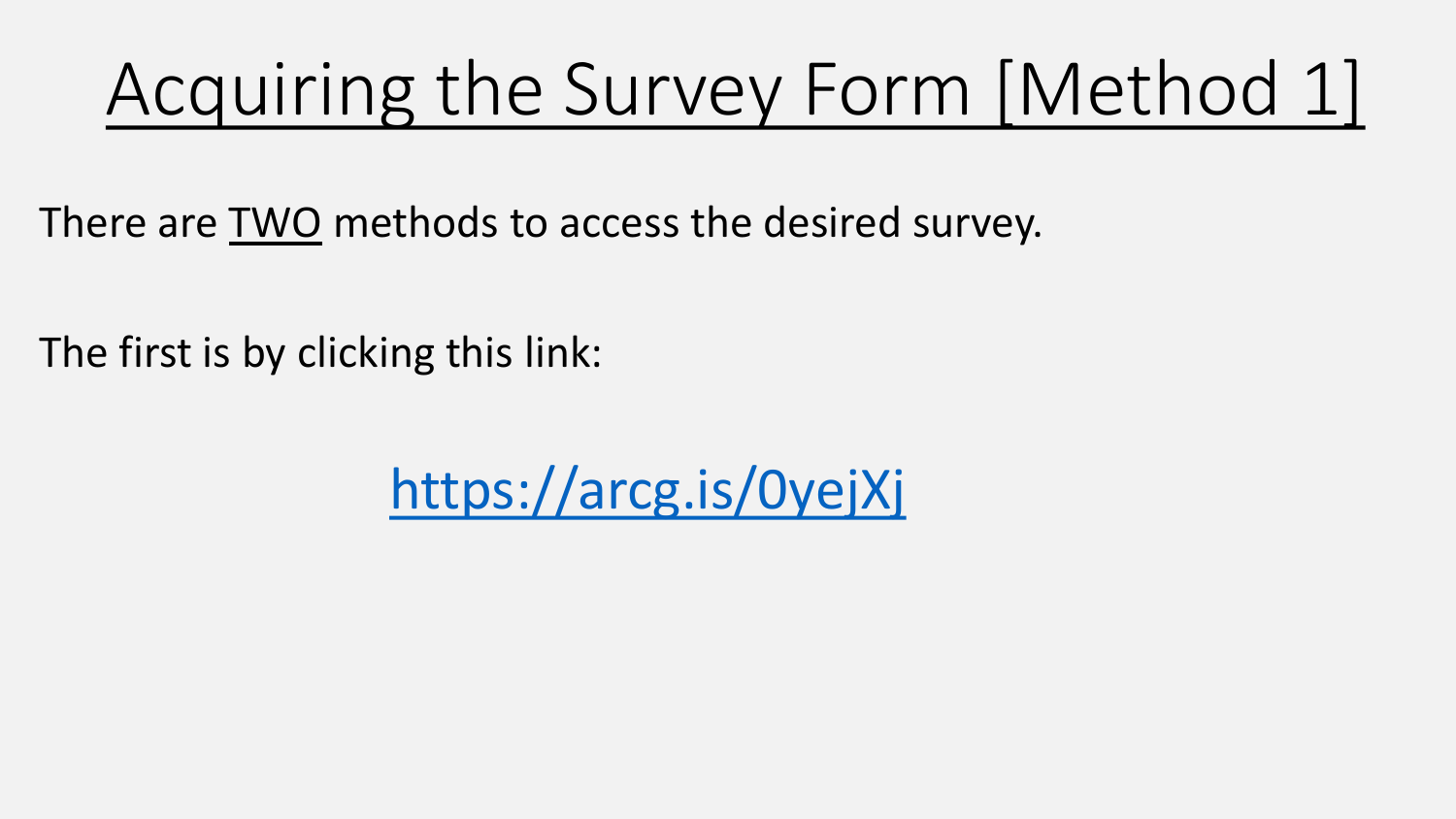## Acquiring the Survey Form [Method 1]

You will be given the option to directly open the survey in a web browser or in the Survey123 field app.

If you have the Survey123 App downloaded, opening the survey through the field app will

**directly download the survey to your device.**

| Open in browser | Open in the Survey123 field app                                                  |  |
|-----------------|----------------------------------------------------------------------------------|--|
|                 | If you don't have the Survey123 field app, please download it first.<br>Download |  |
|                 | Powered by ArcGIS Survey123                                                      |  |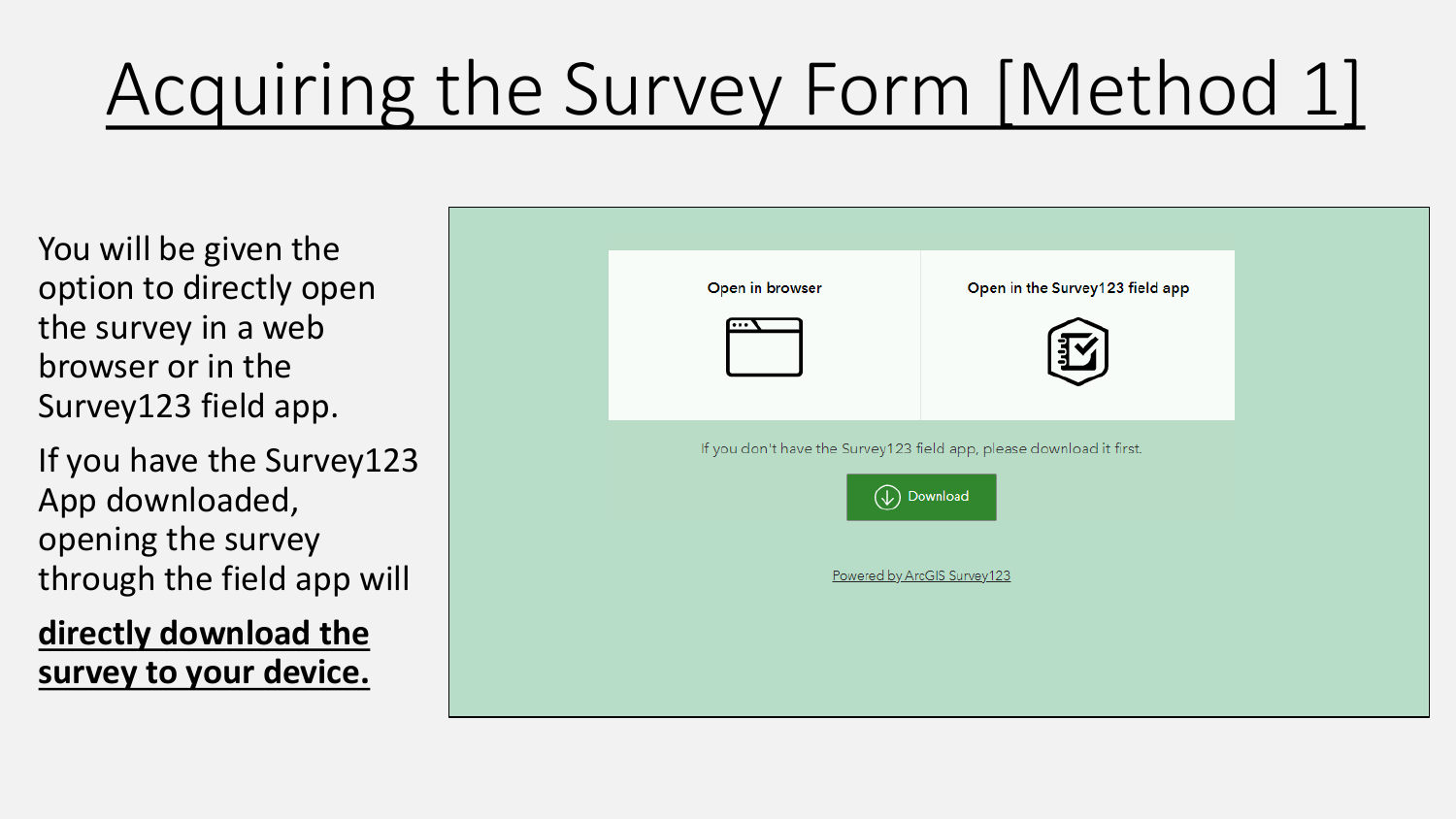### Acquiring the Survey Form [Method 2]

You can also use this QR code to open the survey through a web browser or **directly download the survey to your device**  through the Survey123 field app.

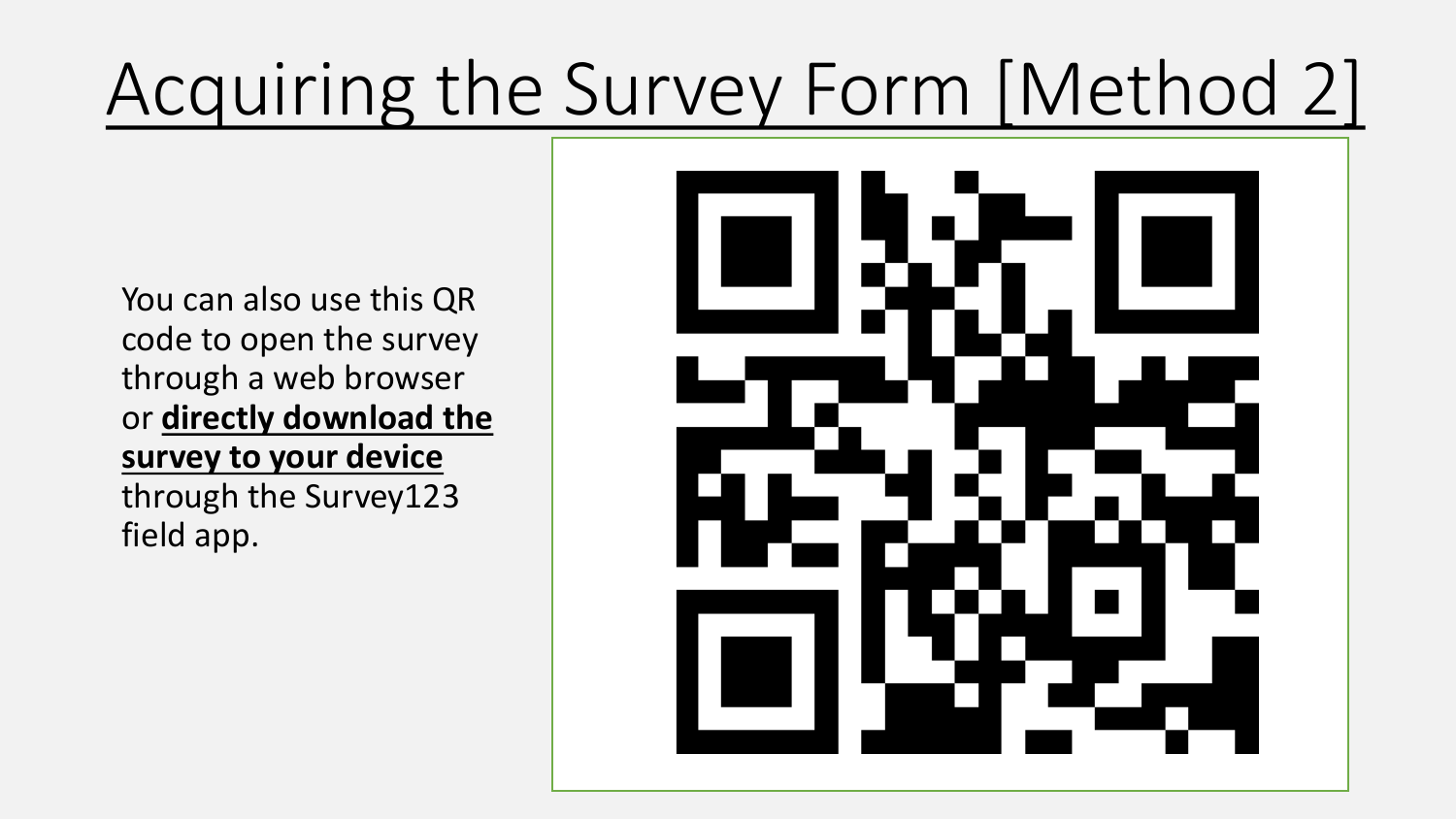# y Surveys

After a survey has been directly downloaded in the Survey123 app, it will now appear in your "My Surveys" page.

12:27 AM Fri May 29  $\approx$  100%  $\frac{1}{2}$ **My Surveys** Tennessee Historical and Ar...

Our survey is called "Tennessee Historical and Architectural Resource" and will have the THC logo.